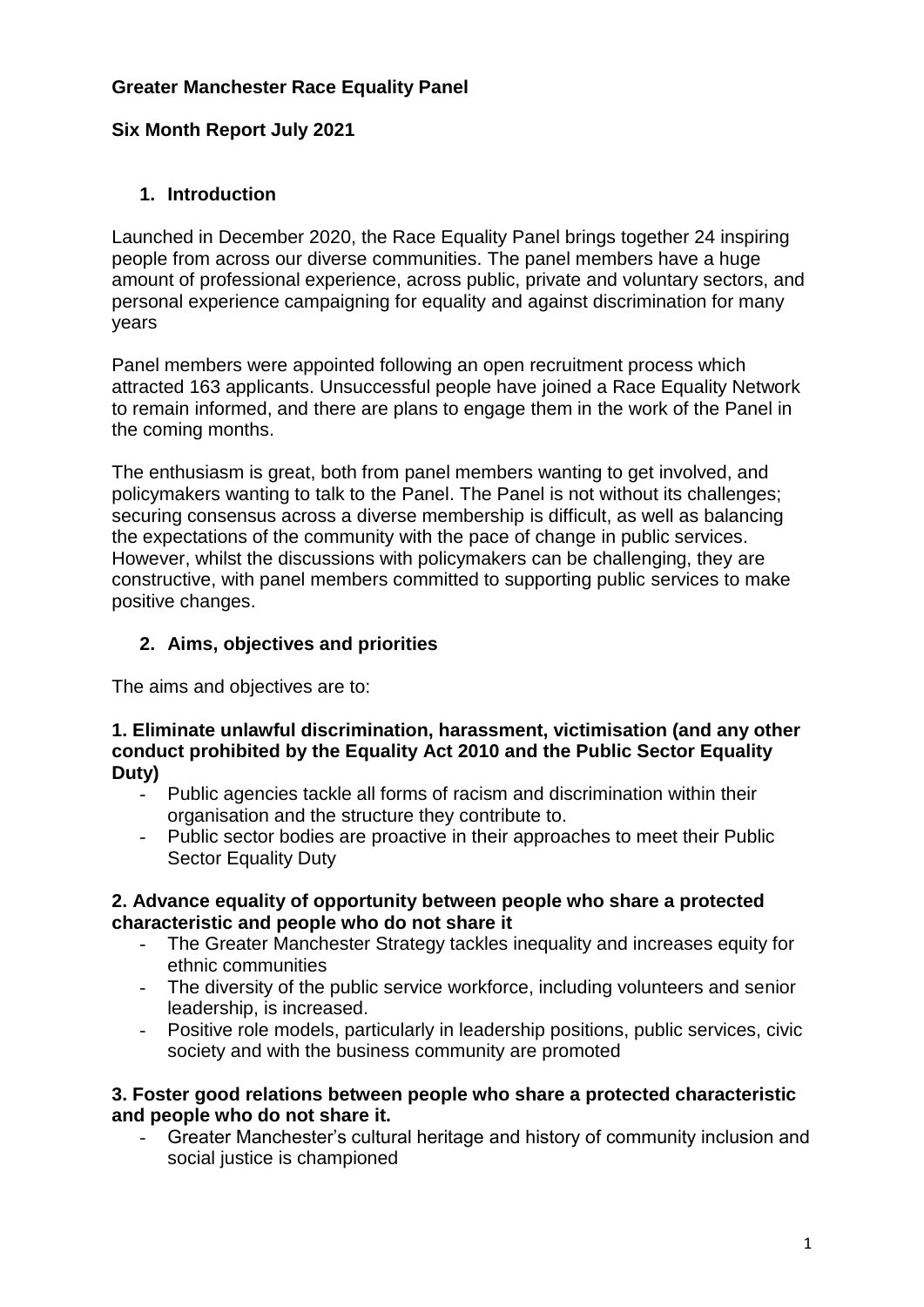The priorities for the Panel were identified by residents through a series of listening exercises that took place in 2020.

- Discrimination in policing and criminal justice
- Employment and labour market inequalities, including ethnic diversity in leadership
- Health and wellbeing inequality
- Educational inequalities and achievement
- Financial inclusion and poverty
- Hate crime and preventing discrimination
- Housing and homelessness, including hidden homelessness

Furthermore, it is felt that all issues are the consequences of **structural racism** and this is a focus for the Panel throughout its work.

# **3. Activity**

In its first six months the Panel has met with policymakers on a range of topics, providing insight into community experiences and suggesting new ways of working.

# **i) Crime and Policing**

The Panel have met three times with the Deputy Mayor and the Chief Constable of Greater Manchester Police to explore race equality in policing. This looked at the challenging issues of stop and search, use of force, recruitment, and leadership. Whilst the impact of the Panel has been limited by a delay in production of the data, the Panel met with the new Chief Constable in June and hope to have a constructive relationship with GMP in the future.

Responding to concern raised within the community, the Panel have also reviewed plans to increase connection between police and schools within the Violence Reduction Strategy. A working group have met on three times with GMCA and GMP officers, to raise concern and seek reassurance that young people and families will be consulted before any action is taken, and that officers will receive appropriate training, and the scheme will be monitored and evaluated to ensure there is no negative impact on young people from diverse ethnic backgrounds.

A focus group of the Panel have contributed to the Gender-Based Abuse Strategy consultation, highlighting specific issues that affect women experiencing racial inequality. Their comments led to wording within the strategy altered to ensure clearer reference to minoritised groups, additional themes included such as the role of schools, and their concerns were responded to by the Deputy Mayor.

In addition, a working group of the panel met with GMP and GMCA officers to review the ethnicity findings within GM Crime and Community Safety Survey, providing significant feedback on the style of data presentation and the contents of the analysis.

# **ii) Health and wellbeing**

Panel members have contributed to three policy areas:

- Homelessness Prevention
- Bereavement Services
- Assisted conception and fertility services